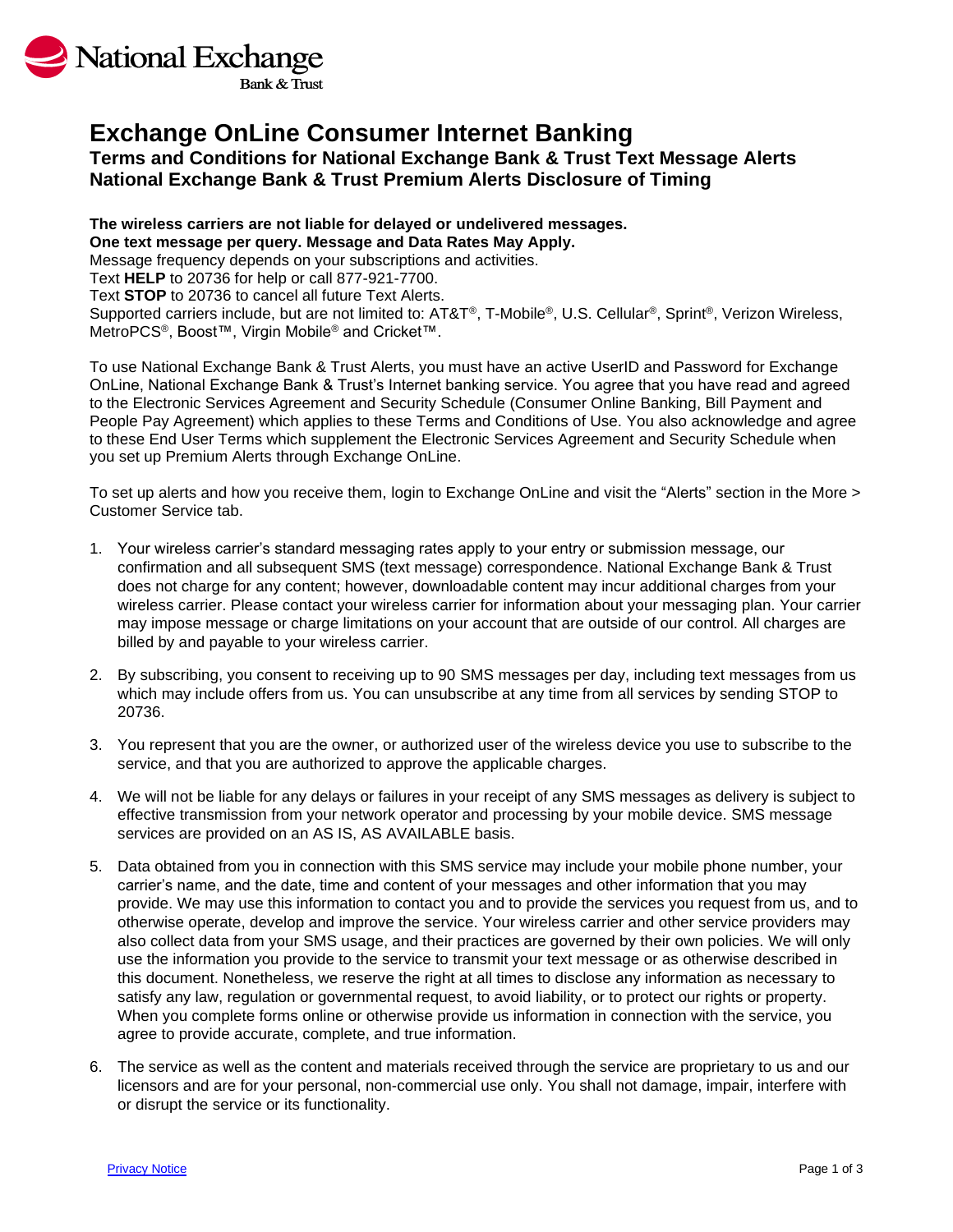- 7. The service is available only in the United States.
- 8. We reserve the right to alter charges and/or these terms and conditions from time to time. We may suspend or terminate the service to you if we believe you are in breach of our terms and conditions. Your service is also subject to termination in the event your wireless service terminates or lapses. We may discontinue the service at any time.
- 9. We do not charge for help or info messages; however, your normal carrier rates apply.

# **Premium Alerts Disclosure of Timing**

National Exchange Bank & Trust Consumer Internet Banking (Exchange OnLine) alerts are provided as a convenience to our customers, and National Exchange Bank & Trust shall not be liable to you for any damages whatsoever arising in connection with the accuracy and completeness of information or timeliness of alert messages supplied through Exchange OnLine Internet Banking regarding your Account.

As general guidelines for Exchange OnLine Premium Alerts, please note the following alert timing. These timelines are a guideline and may vary based upon your service provider and system maintenance.

#### *Exchange OnLine Service Alert Email Alert*

Every 15 minutes, the system checks for new instances of the following e-mail alerts triggered by the customer. When found, they are processed immediately.

- Contact Information Changed
- New External Transfer Account
- New Statement Available
- Password Changed

## *Exchange OnLine Account Alert Email Alert*

Exchange OnLine Account Alerts are compiled and sent after nightly processing. Alerts are queued until nightly processing is complete, at which time they are procesed and sent. These include but are not limited to:

- Account Balance Alerts (single or recurring)
- Check Processed (specific check # entered by the customer, up to five check numbers may be used at one time)
- Deposit Processed (specific amount entered by the customer, one amount may be set)
- External Transfer Pending
- External Transfer Started
- Recurring External Transfer Expired
- Starting Balance Below Minimum Threshold

## *Bill Pay/People Pay Email Alert*

Every hour, the system checks for new instances of Bill Pay/People Pay alerts triggered. **Note:** Since Bill Payment processing does not take place on weekends, no bill pay alerts are sent over the weekend. These include but are not limited to:

- Automatic Payment Notice
- **Bill Payment Account Notice**
- eBill Received
- eBill Reminder
- eBill Setup Notice
- Expedited Payment Processed
- Payee Added or Changed
- Transfer Failed User ID Changed
- User ID Disabled
- Starting Balance Above Maximum Threshold (two thresholds can be set)
- Transfer Processed
- Credit Card Payment Processed
- Credit Card Payment Failed
- Credit Card Starting Balance Minimum Threshold
- Credit Card Staring Balance Maximum Threshold (two thresholds can be set)
- Certificate Maturity
- Payment Failed or Overdrew Account (Bill Pay/People Pay)
- Payment Processed (Bill Pay)
- Payment Reminder (Bill Pay)
- Payment Scheduled (People Pay)
- People Pay Contact Change